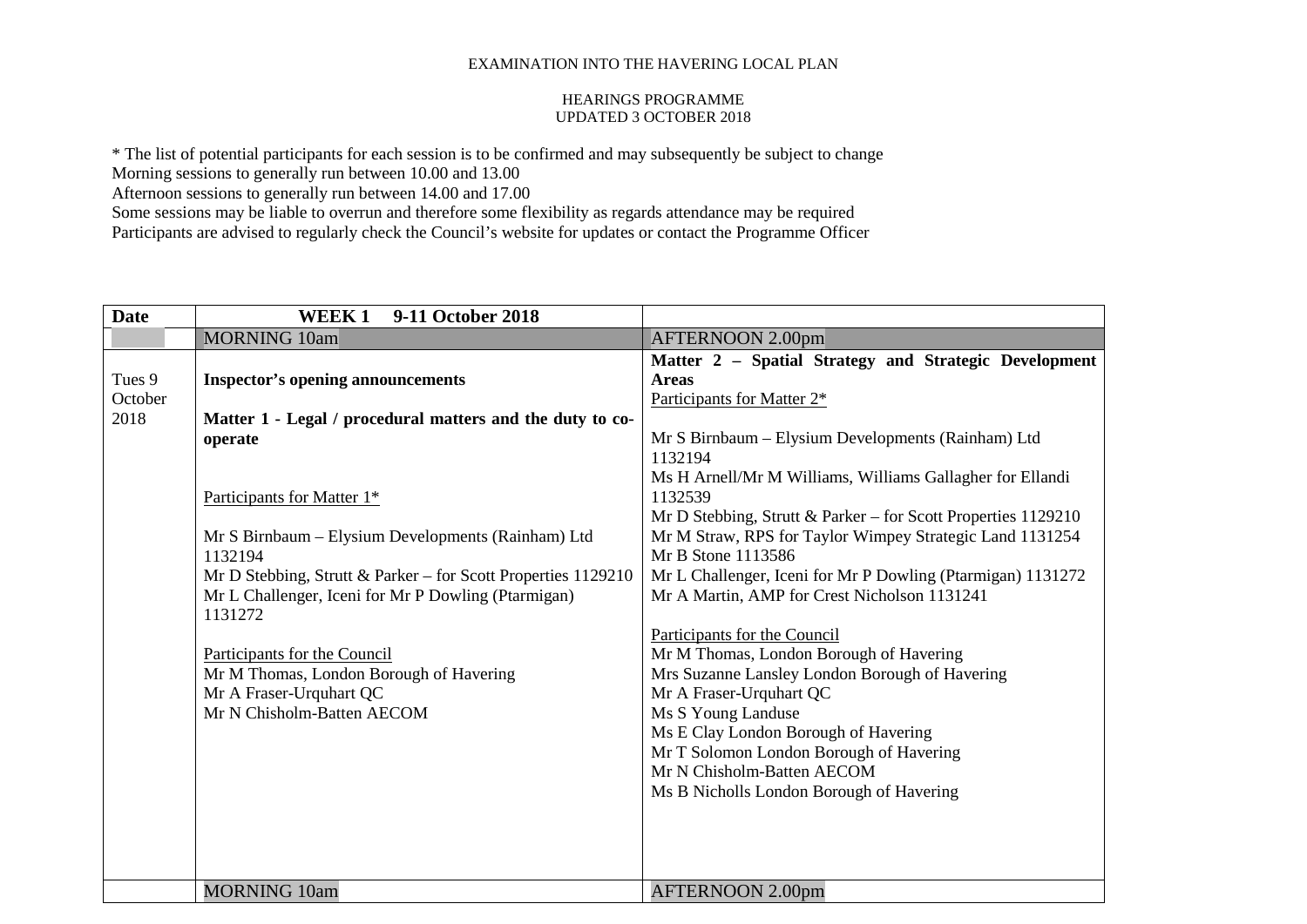### HEARINGS PROGRAMME UPDATED 3 OCTOBER 2018

\* The list of potential participants for each session is to be confirmed and may subsequently be subject to change

Morning sessions to generally run between 10.00 and 13.00

Afternoon sessions to generally run between 14.00 and 17.00

| Wed 10<br>October<br>2018 | Matter 3 – Housing Requirement / Supply – Policy 3<br>(all day)<br>Participants for Matter 3 (all day)*<br>$MrJ$ Stevens – HBF 1111323<br>Mr S Birnbaum - Elysium Developments (Rainham) Ltd<br>1132195<br>Mr M Herbert WYG for Mr B Stone 1126074<br>Mr A Aitken, Colliers International for Mr T Lyons 1113290 | Matter 3 – Housing Requirement / Supply – Policy 3<br>(all day)<br>Participants for the Council (all day)<br>Mr Chisholm-Batten London Borough of Havering<br>Mr M Thomas, London Borough of Havering<br>Ms Emma Clay London Borough of Havering<br>Mr Tim Solomon London Borough of Havering |
|---------------------------|------------------------------------------------------------------------------------------------------------------------------------------------------------------------------------------------------------------------------------------------------------------------------------------------------------------|-----------------------------------------------------------------------------------------------------------------------------------------------------------------------------------------------------------------------------------------------------------------------------------------------|
|                           | Mr P Nicholls CBRE for Constable Homes Ltd 1133341<br>Mr M Straw, RPS for Taylor Wimpey Strategic Land 1131254<br>Mr C Austin Fell, RPS, Taylor Wimpey SL<br>Mr A Martin, AMP for Crest Nicholson 1131241<br>Mr L Challenger, Iceni for Mr P Dowling (Ptarmigan)                                                 | Mr A Fraser-Urquhart QC<br>Mr N Moore ORS<br>Ms F Muonweokwu-egbunike London Borough of Havering<br>Mr S Smith AECOM<br>Ms S Young Landuse                                                                                                                                                    |
|                           | 1131272                                                                                                                                                                                                                                                                                                          | Ms B Nicholls London Borough of Havering                                                                                                                                                                                                                                                      |
|                           |                                                                                                                                                                                                                                                                                                                  |                                                                                                                                                                                                                                                                                               |
| Thurs 11                  | Matter 4 – Gypsy and traveller accommodation (all day)                                                                                                                                                                                                                                                           |                                                                                                                                                                                                                                                                                               |
| October                   | Participants for Matter 4*                                                                                                                                                                                                                                                                                       |                                                                                                                                                                                                                                                                                               |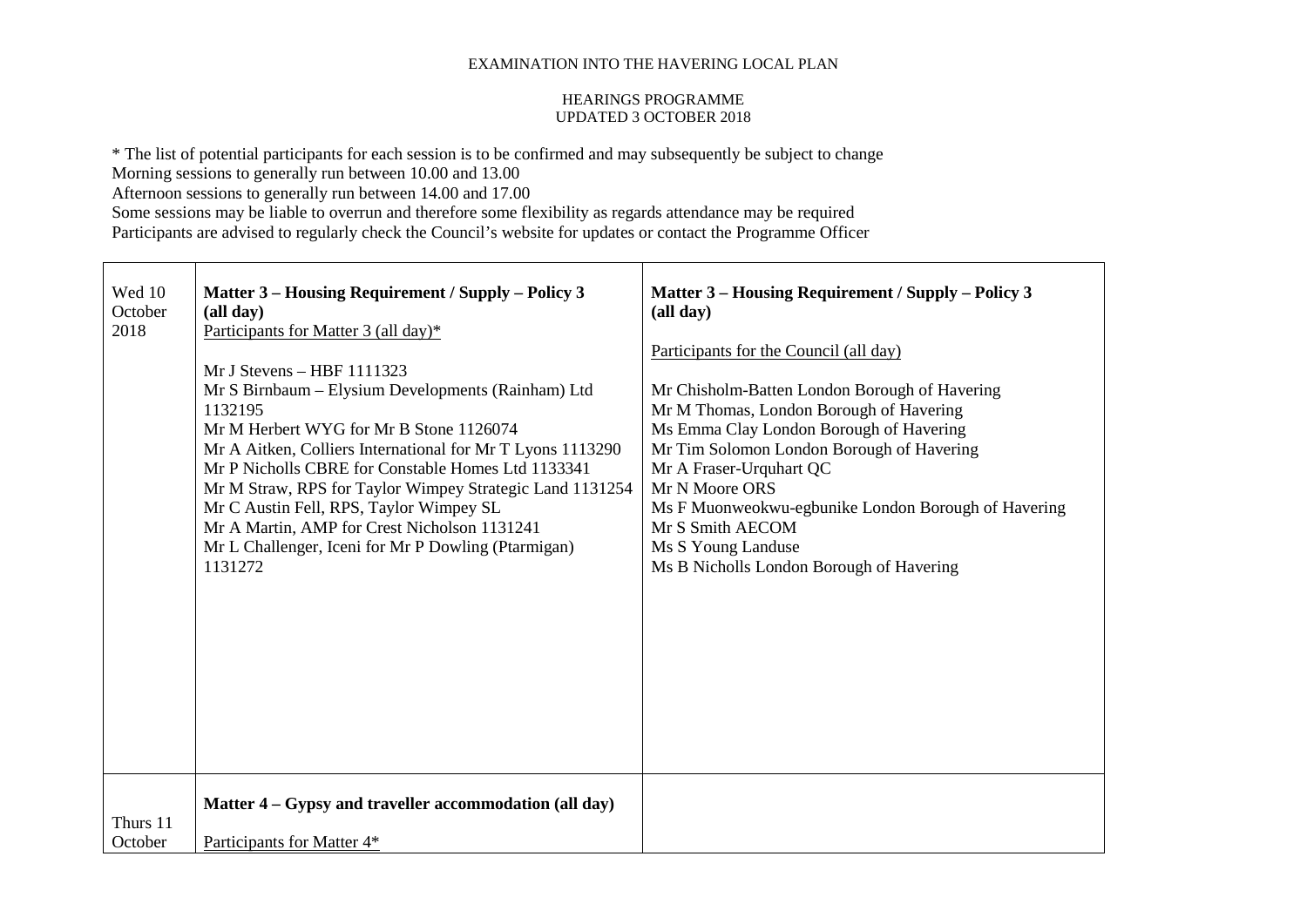### HEARINGS PROGRAMME UPDATED 3 OCTOBER 2018

\* The list of potential participants for each session is to be confirmed and may subsequently be subject to change

Morning sessions to generally run between 10.00 and 13.00

Afternoon sessions to generally run between 14.00 and 17.00

| 2018                         | Mr P Brown for Mr N Teelan 1112384<br>Ms A Heine, Heine Planning 407275 for Tibbs & O Connor<br>Families<br>Mr D Shepherd 1129690                                 |  |
|------------------------------|-------------------------------------------------------------------------------------------------------------------------------------------------------------------|--|
|                              | Participants for the Council<br>Mr M Thomas, London Borough of Havering<br>Mr A Fraser-Urquhart QC<br>Mr S Jarman ORS<br>Mr S Thelwell London Borough of Havering |  |
| Friday 12<br>October<br>2018 | Over-run morning if necessary                                                                                                                                     |  |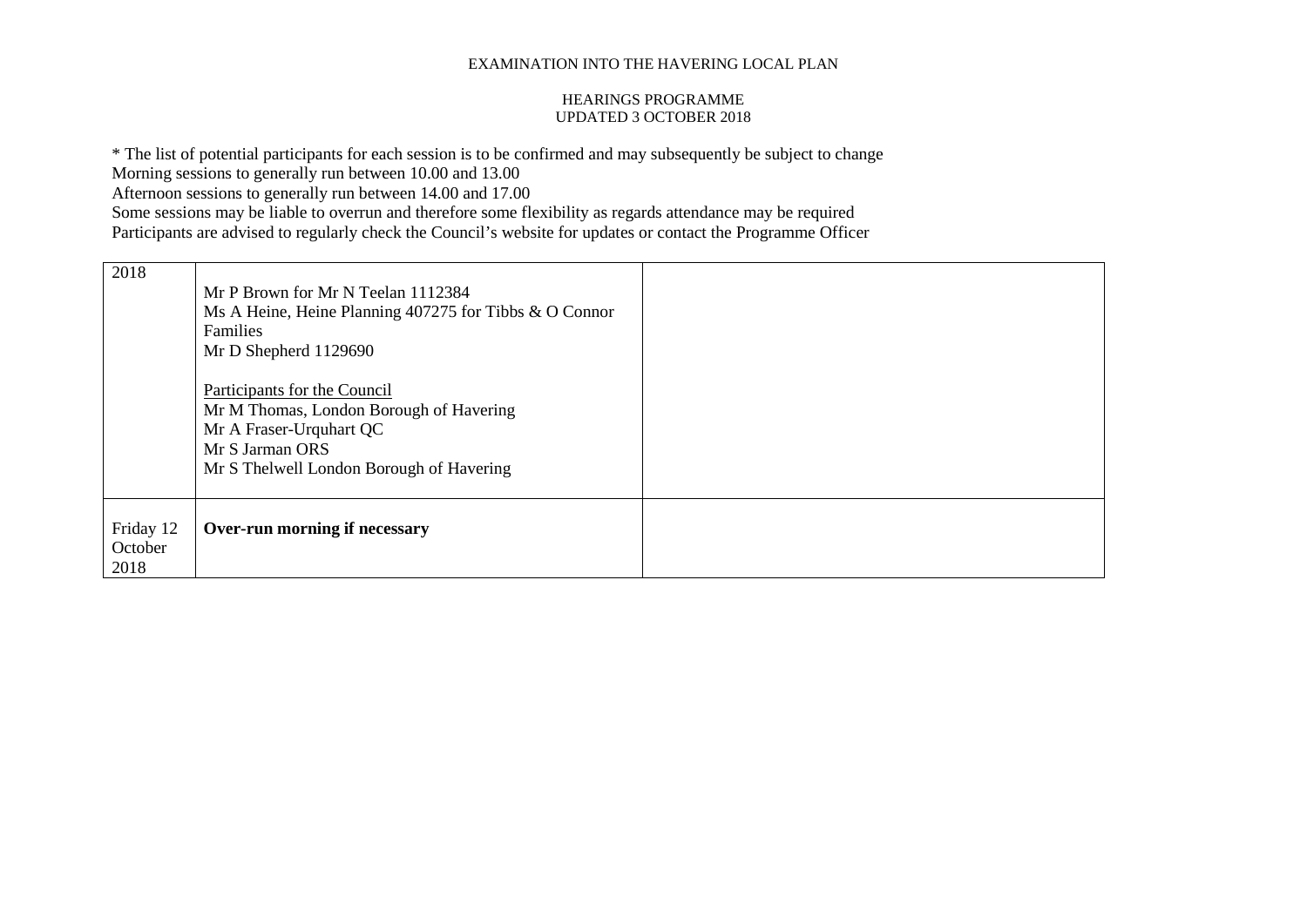## HEARINGS PROGRAMME UPDATED 3 OCTOBER 2018

\* The list of potential participants for each session is to be confirmed and may subsequently be subject to change

Morning sessions to generally run between 10.00 and 13.00

Afternoon sessions to generally run between 14.00 and 17.00

| <b>Date</b> | 16-19 October 2018<br>WEEK 2                                  |                                                           |
|-------------|---------------------------------------------------------------|-----------------------------------------------------------|
| Week 2      | <b>MORNING 10am</b>                                           | <b>AFTERNOON 2.00pm</b>                                   |
|             | <b>Matter 5 – Green Belt</b>                                  | <b>Matter 7 - Town Centres and Communities</b>            |
| Tue 16      |                                                               |                                                           |
| October     | Participants for Matter 5*                                    | Participants for Matter 7*                                |
| 2018        | Mr J Stevens - HBF 1111323                                    |                                                           |
|             | Mr I Coward - The Cheale Family 1127003                       | Ms H Arnell/Mr M Williams, Williams Gallagher for Ellandi |
|             | Mr P Howard 1132573                                           | 1132539                                                   |
|             | Mr S Birnbaum - Elysium Developments (Rainham) Ltd            |                                                           |
|             | 1132195                                                       | Participants for the Council                              |
|             | Mr & Mrs Murray 1122925                                       | Mr N Chisholm-Batten London Borough of Havering           |
|             | Mr D Stebbing, Strutt & Parker - for Scott Properties 1129210 | Mr M Thomas, London Borough of Havering                   |
|             | Mr M Straw, RPS for Taylor Wimpey Strategic Land 1131254      | Mr A Fraser-Urquhart QC                                   |
|             | Mr A Martin, AMP for Crest Nicholson 1131241                  | Ms C Hall Peter Brett                                     |
|             | Mr W Edmonds, Montagu Evans for Rowley Cardrome Ltd           | Mr T Solomon London Borough of Havering                   |
|             | 1132926                                                       | Mrs S Lansley London Borough of Havering                  |
|             | Mr L Challenger, Iceni for Mr P Dowling (Ptarmigan)           | Ms P Mahadeo London Borough of Havering                   |
|             | 1131272                                                       | Ms L Dibsdall London Borough of Havering                  |
|             | Mr P Richards (Richards Partnership) Iceni                    | Ms E Greenway London Borough of Havering                  |
|             | Mr D Shepherd 1129690                                         |                                                           |
|             | Mr M Novelle CBRE for Constable Homes Ltd 1133341             |                                                           |
|             | Mr P Pryke 1110083                                            |                                                           |
|             |                                                               |                                                           |
|             | Participants for the Council                                  |                                                           |
|             | Ms S Young Landuse                                            |                                                           |
|             | Mr R Swann Landuse                                            |                                                           |
|             | Mr M Thomas, London Borough of Havering                       |                                                           |
|             | Mr A Fraser-Urquhart QC                                       |                                                           |
|             |                                                               |                                                           |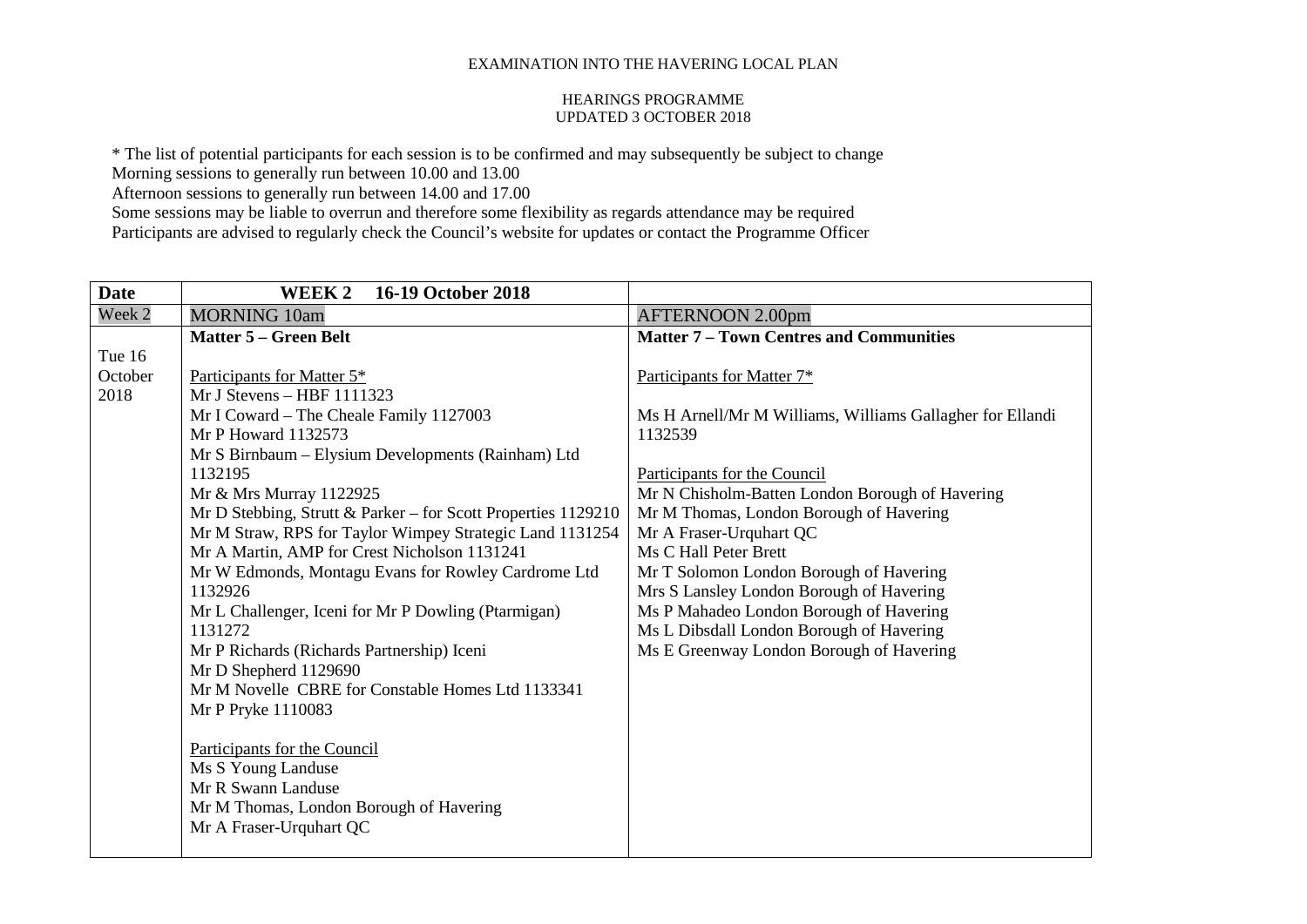#### HEARINGS PROGRAMME UPDATED 3 OCTOBER 2018

\* The list of potential participants for each session is to be confirmed and may subsequently be subject to change

Morning sessions to generally run between 10.00 and 13.00

Afternoon sessions to generally run between 14.00 and 17.00

| Wed 17   | <b>Matter 6 – Economy and Employment</b>                      | <b>Matter 8 – Connections</b>                             |
|----------|---------------------------------------------------------------|-----------------------------------------------------------|
| October  |                                                               |                                                           |
| 2018     | Participants for Matter 6*                                    | Participants for Matter 8*                                |
|          |                                                               |                                                           |
|          | Mr O Dimond - Veolia ES (UK) Ltd 1130545                      | Ms H Arnell/Mr M Williams, Williams Gallagher for Ellandi |
|          | Ms P Juggins - CBRE 1129947                                   | 1132539                                                   |
|          |                                                               | Mr R Gami - TfL 1132837                                   |
|          | Participants for the Council                                  | Mr J Maizels TfL                                          |
|          |                                                               | Ms N Chan TfL                                             |
|          | Mr M Thomas, London Borough of Havering                       |                                                           |
|          | Mr A Fraser-Urquhart QC                                       | Participants for the Council                              |
|          | Mr J Howells AECOM                                            | Mr M Thomas, London Borough of Havering                   |
|          | Ms S Moss London Borough of Havering                          | Mr A Fraser-Urquhart QC                                   |
|          |                                                               | Mr D Douglas London Borough of Havering                   |
|          |                                                               | Mr O Miller London Borough of Havering                    |
|          |                                                               |                                                           |
|          |                                                               |                                                           |
|          |                                                               |                                                           |
| Thurs 18 | Matter $3$ – other housing policies $(4-10)$                  | <b>Matter 10 - Green Places</b>                           |
| October  | Participants*                                                 |                                                           |
| 2018     | Mr R Wells, Williams Gallagher for Ellandi 1132539            | Participants for Matter 10*                               |
|          | Mr D Stebbing, Strutt & Parker - for Scott Properties 1129210 | Mr R Montague – Rainham & South Hornchurch GB Action      |
|          |                                                               | Group 1110080                                             |
|          | Participants for the Council                                  |                                                           |
|          | Ms F Muonweokwu-egbunike London Borough of Havering           | Participants for the Council                              |
|          | Mr M Thomas, London Borough of Havering                       | Mr M Thomas London Borough of Havering                    |
|          | Tim Solomon London Borough of Havering                        |                                                           |
|          | Emma Clay London Borough of Havering                          | <b>Matter 9 – High Quality Places</b>                     |
|          | Mr A Fraser-Urquhart QC                                       |                                                           |